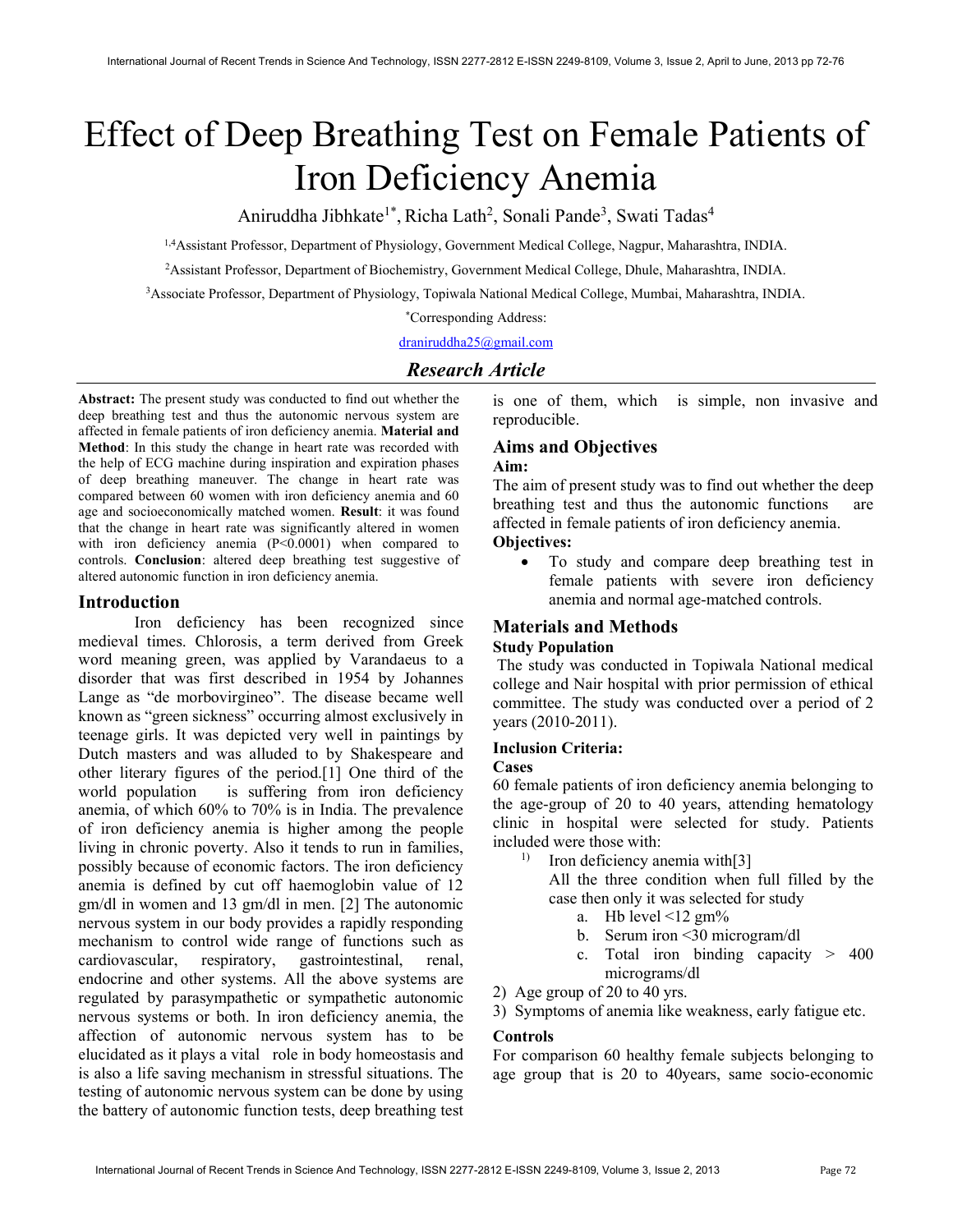conditions were selected from the general population as controls. Having

1) Hb level >12gm% [2]

2) Age group of 20 to 40 yrs.

## Exclusion Criteria:

- 1) Subjects of age <20 yrs and>40 yrs.
- 2) Subjects with other type of anemia like sickle cell disease, thalassemia, vitamin B12 deficiency were excluded.
- 3) Diseases causing autonomic disturbances like diabetes mellitus, Parkinson's disease, multiple sclerosis, asthma, rheumatoid arthritis, hypertension etc. were excluded. [4]
- 4) Subjects who were taking medication for iron deficiency anemia like ferrous sulphate etc.

#### Method

For this study subjects were divided into two groups, that is iron deficiency anemia patients and healthy controls. Written consent was taken. Hb level was measured with the help of electronic counter Sysmex k-100. Serum iron and serum total iron binding capacity of the both the groups was measured manually by Ferrozine method.

After this the Resting Heart Rate and Blood Pressure was measured.The heart rate of subject and controls was calculated from ECG tracing and blood pressure was measured in the right upper extremity by sphygmomanometer. The recording was taken only when two consecutive heart rate and blood pressure readings taken 5 minutes apart were identical. This meant that in all probability they had reached their basal values. [5]

After recording the resting heart rate and blood pressure the deep breathing test was performed on subjects and patients and alteration in the heart rate was recorded. Procedure was as follows

Procedure: In the supine position the subject was asked to breathe slowly and deeply at the rate 6 breaths per minute, with each phase of respiration that is inspiration and expiration lasting for 5 seconds each. A continuous ECG tracing was recorded after making the individual practice twice. The heart rate variations are maximum when the test is performed in this manner. [6]

Calculation: The maximum and minimum R-R intervals during each breathing cycle are measured with ruler. The result is then expressed as the mean of difference between maximum and minimum heart rates for six measured cycles in beats per minute. [5]

Heart rate variation  $=$  maximum heart rate during inspiration – minimum heart rates during expiration.

## Interpretation of results

| Heart rate variation (Maximum $-$ Minimum heart rate) |                                                |  |  |  |
|-------------------------------------------------------|------------------------------------------------|--|--|--|
| Normal                                                | $>$ 15 beats/min difference in heart rate      |  |  |  |
| <b>Borderline</b>                                     | 11-14 beats/ min difference in heart rate      |  |  |  |
| Abnormal                                              | $\leq$ 10 beats /min difference in heart rate. |  |  |  |

Mechanism: The rhythmic variation in heart rate associated with the breathing is called as 'respiratory sinus arrhythmia'. Typically the cardiac rate accelerates during inspiration and decelerates during expiration. The basic mechanism underlying sinus arrhythmia can be explained as follows:

a) Central effect of respiration on heart rate.

 Traube, in 1865 postulated that respiratory cardiac arrhythmia is due to an influence of brain stem respiratory centre on cardiac autonomic centres. Thus vasomotor tone varies periodically at frequency of respiration and results in rhythmic fluctuation in blood pressure. This in turn alters the heart rate through baroreceptor stimulation or inhibition.

b) Mechanical effect of respiration on ventricular outflow

 With inspiration there is a decrease in intra thoracic pressure which results in an increase in right atrial inflow whereas the left atrial inflow is transiently reduced consequent to increase in pulmonary vascularity. A transient increase in heart rate, mediated by "Bainbridge effect" may occur due to an increase in right atrial pressure which occurs predominantly in early inspiration and is over by mid inspiration. When the increase in systemic venous return eventually reaches the left atrium the increase in left ventricular output results in an increase in systemic pressure, returning the blood pressure to its level. This effect normally occurs in mid or end-expiration. This increase in arterial pressure frequently results in reflex cardiac slowing.

c) Stretch receptors located in lungs are also capable of affecting the heart rate. With moderate degree of pulmonary inflation cardio acceleration may be evoked reflexly. [7]

The finding of reduction in sinus arrhythmia is associated with depressed baroreflex sensitivity. This abnormality could be due to impaired afferent, central or vagal efferent mechanisms. [8, 5]

#### Statistical Analysis

Statistical analysis was done by using Graph Pad In Stat<sup>R</sup> software version 3.10, created on July 10, 2009. Descriptive statistics i.e. mean and standard deviation was used for numerical data. Comparison of numerical variables among groups was done by using unpaired ttest. P – value  $\leq 0.05$  was considered as statistically significant.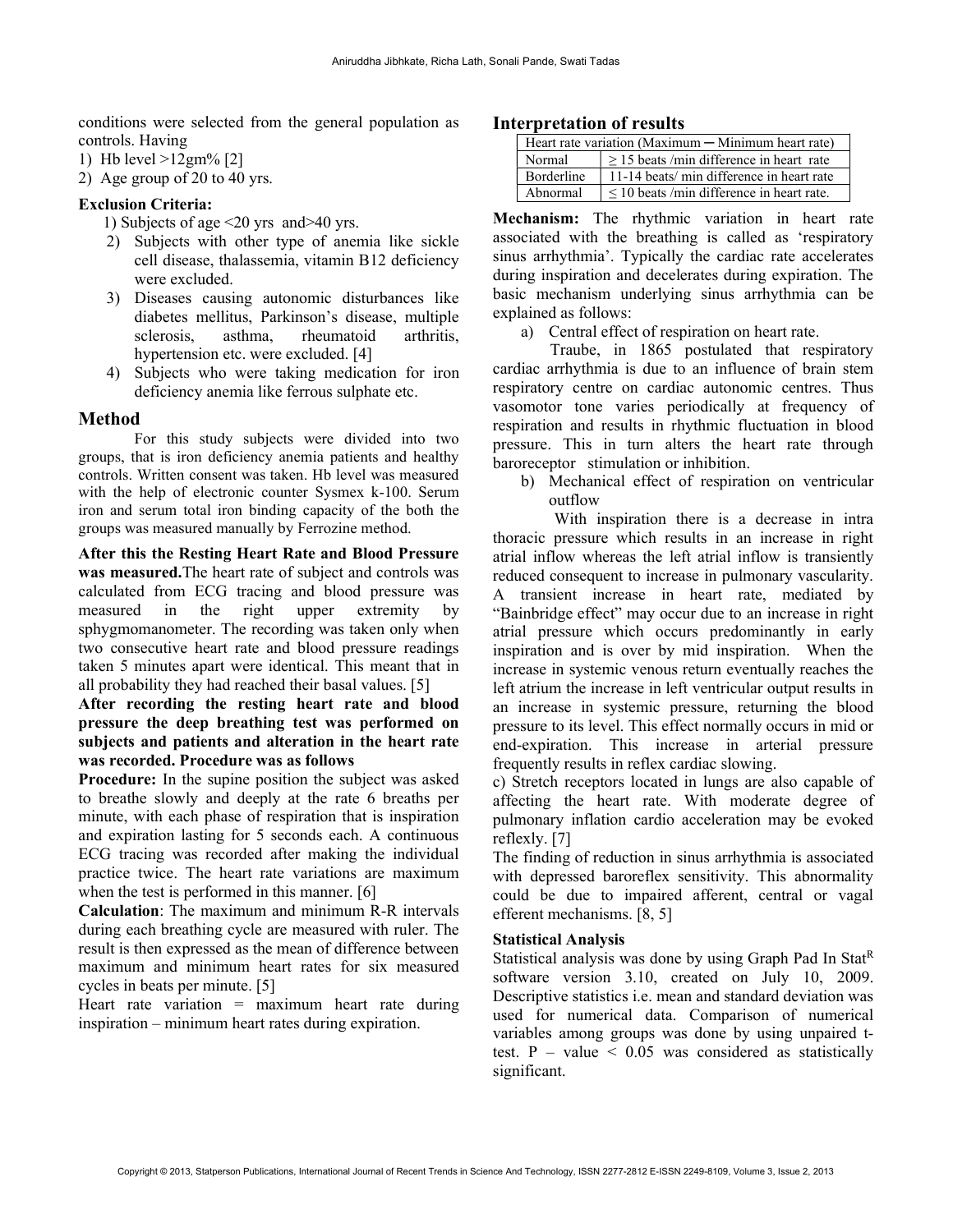## Observations and Results

| <b>Table 1:</b> Comparison of age in cases and controls |                              |       |      |                          |         |                 |  |
|---------------------------------------------------------|------------------------------|-------|------|--------------------------|---------|-----------------|--|
|                                                         | Group wise comparison of age |       |      | Unpaired t- test applied |         |                 |  |
|                                                         | Group                        | Mean  | SD   | t-value                  | p-value | Significance    |  |
| Age(Yrs)                                                | Cases                        | 25.45 | 3.92 | 0.7524                   | 0.4533  | Not significant |  |
|                                                         | Controls                     | 25.85 | 1.23 |                          |         |                 |  |

Table 1: Comparison of age in cases and controls

In above table, the age of iron deficiency anemia patients (mean  $25.45 \pm 3.92$ ) is compared with the age of controls (mean  $25 \pm 1.23$ ) with the help of unpaired t test. From the above results we can conclude that there is no significant difference in the age of both the groups.

|                        | Group   | Mean   | <b>SD</b> | t value | p value  | Significance |
|------------------------|---------|--------|-----------|---------|----------|--------------|
| <b>Heart Rate</b>      | Cases   | 96.5   | 9.63      | 8.93    | < 0.0001 | Significant  |
|                        | Control | 82.08  | 7.94      |         |          |              |
| <b>Basal Systolic</b>  | Cases   | 111.50 | 10.10     | 4.42    | < 0.0001 | Significant  |
| blood pressure         | Control | 118.30 | 6.30      |         |          |              |
| <b>Basal diastolic</b> | Cases   | 73.30  | 8.01      | 4.28    | < 0.0001 | Significant  |
| blood pressure         | Control | 78.56  | 5.14      |         |          |              |
| Deep breathing         | Cases   | 9.86   | 5.95      |         |          |              |
| test(heart rate        |         |        |           | 9.76    | < 0.0001 | Significant  |
| variation)             | Control | 18.71  | 3.71      |         |          |              |

|  | <b>Table 2:</b> Group wise comparison of various parameters |  |
|--|-------------------------------------------------------------|--|
|  |                                                             |  |

The above table shows the values of meanand standard deviation of various parameters like heart rate, systolic blood pressure, diastolic blood pressure, and heart rate variation during deep breathing test. The mean heart rate of patients  $(96.5 \pm 9.63)$  was found to be significantly  $($ <0.0001) higher than that of controls  $(82.08± 7.94)$ . The mean systolic blood pressure of patients (111.50  $\pm$  10.10) was found to be significantly  $(<0.0001$ ) lower than that of controls  $(118.30 \pm 6.30)$ . The mean diastolic blood pressure of patients (73.30  $\pm$ 8.01)was significantly (<0.0001) lower than that of controls (78.56  $\pm$  5.14). The mean heart rate variation during deep breathing test in patients was found to be  $9.86 \pm 5.95$  and that of controls was  $18.71 \pm 3.71$ . It was found that the heart rate variation during deep breathing test was significantly (<0.0001) lower in cases than that of controls.

#### **Discussion**

The aim of the present study was to find out whether the deep breathing test affected in iron deficiency anemia patients or not. Both the study group (patients of iron deficiency anemia and controls) were matched for age. This is very important because there are previous studies which suggest that advancing age is known to diminish the vagal tone,[9] which affects the autonomic functions.

Resting heart rate: In present study, a comparison between the resting heart rate in iron deficiency anemia patients and controls was made. The basal heart rate in iron deficiency anemia patients was  $96.5 \pm 9.63$  and in controls it was  $82.08 \pm 7.94$ . Thus there was increase in heart rate in iron deficiency anemia patients which was statistically significant(<0.0001) as compared to control

subjects. Findings of this study correlate with those of NityaNand et al who also found higher basal heart rate in severely anemic patients ( $p \le 0.001$ ) in their study of autonomic functions in chronic severe anemic patients.[10]Lakhotia et al in their study Clinical assessment of autonomic functions in anemics noted increase in heart rate of anemics. According to their study short circulatory time and peripheral vasodilatation occurred as a compensatory mechanism to increase the heart rate in anemics. [11] Glick et al in the year, 1964 also found increased heart rate in acutely induced anemia in unanesthetised dogs. He suggested that this increased heart rate could be due to 1) elevation of right atrial pressure, which, by increasing the tension of the atrial wall may increase the rhythmicity of the sinoatrial node, 2) local metabolic changes resulting from the changes in tissue partial pressure of oxygen produced by anemia and 3) noncatecholamine humoral substances released during anemia. [12] In humans, lack of oxygenation in tissue due to anemia results in local accumulation of metabolite like lactic acid due to anaerobic metabolism. This leads to vasodilatation and consequent increase in heart rate.[13]. In present study the decreased peripheral resistance may be the cause for increased heart rate in iron deficiency anemia patients.

Resting blood pressure: The mean systolic blood pressure in iron deficiency anemia patients was 111.50 ± 10.10 and in controls it was  $118.30 \pm 6.30$ . Thus the systolic blood pressure is significantly lower  $(\leq 0.0001)$  in iron deficiency anemia patients. Also the mean diastolic blood pressure in iron deficiency anemia patients was 73.30  $\pm$  8.01 and in controls it was 78.56  $\pm$  5.84. This means diastolic blood pressure was also significantly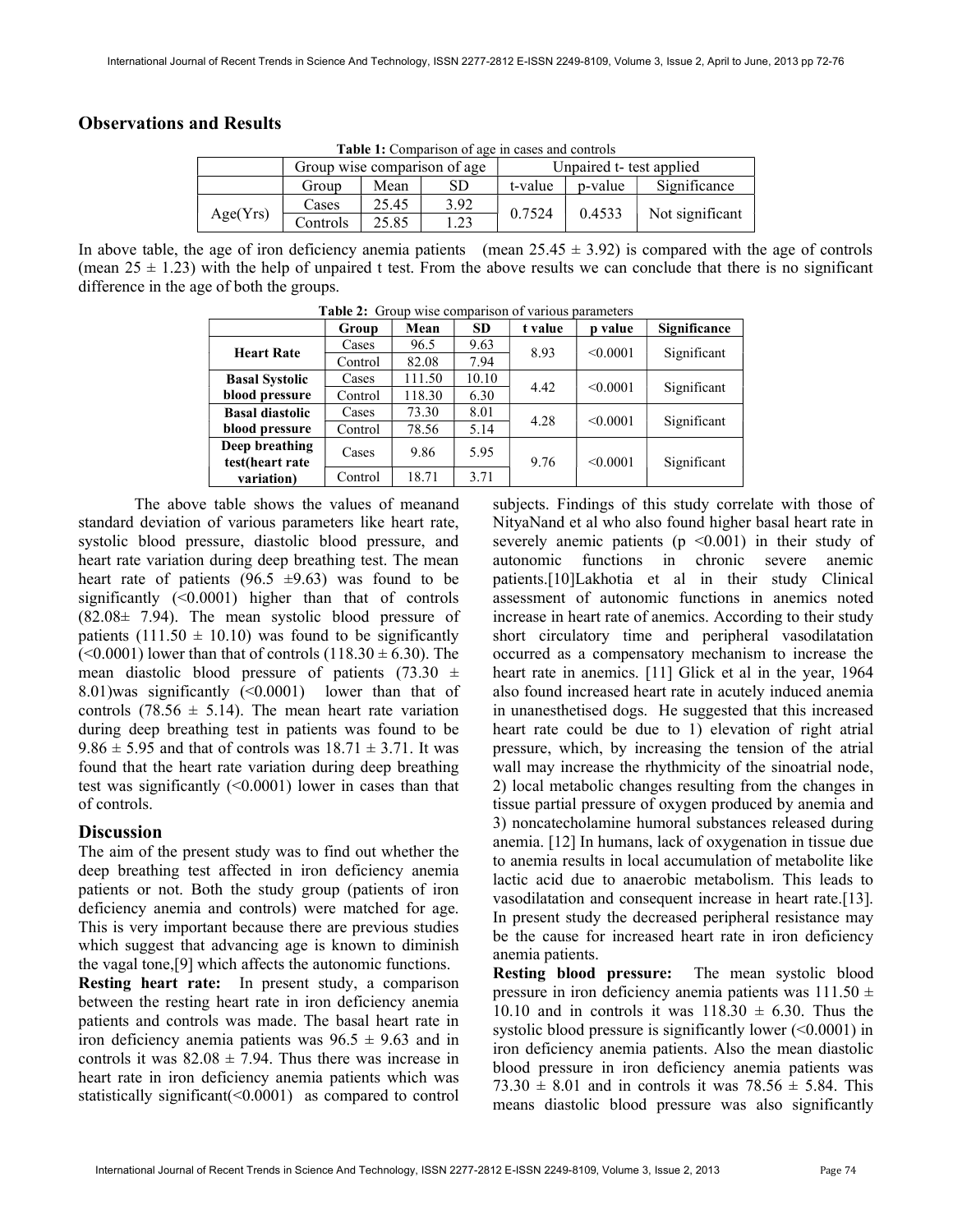(<0.0001) lower in iron deficiency anemia patients. Nitya Nand et al in their study on chronic severe anemic patients found low systolic as well as diastolic blood pressure (P<0.001). [10] Justus et al in their study on chronic post hemorrhagic anemia in dogs, found that in response to infusion of blood at the rate of 1.0/ml/kg/min there was decrease in both cardiac output and arterial tension. [13] The blood pressure is lateral force exerted by the flowing blood against any unit area of vessel wall. [14] In iron deficiency anemia to fulfill the oxygen demand of tissue due to decrease oxygen content of blood, there occurs increase in cardiac output. Although the mechanism responsible for this increase in cardiac output has not been elucidated, a number of possibilities have been suggested. These include a decrease in peripheral resistance resulting from a fall in blood viscosity and arteriolar dilatation, an elevation of right heart filling pressures, stimulation of chemoreceptors sensitive to a decreased partial pressure of oxygen, the action of a non catecholamine humoral mediator, and the activity of the adrenergic nervous system. [13] The blood pressure is maintained by the cardiac output and the total peripheral resistance and these two show significant inverse relationship, that is, higher the cardiac output the lower is the vascular resistance. [15] The mechanism for decreased peripheral resistance in anemia is controversial. Justus et al in their study suggested that increased cardiac output and decreased peripheral resistance was due to humoral agents. However the exact nature and the mechanism of action of the agents are not specified. According to them several possible humoral agents which decrease peripheral vascular resistance include adrenal medullary hormones, V.E.M., serotonin and others. [13] Whereas Glick et al postulated a neural mechanism for decrease peripheral vascular resistance. According to this study, anemia profoundly reduces the tissue oxygen tension. Such a reduction in tissue oxygen tension lowers the total systemic resistance through local effects. [12] Local fall in oxygen tension initiates a program of vasodilatory gene expression secondary to production of Hypoxia inducible factor- 1α, thus causing arteriolar dilation resulting in secondary increase in cardiac output. [16] Thus the results of present study showed a significant fall in both systolic and diastolic blood pressure in anemics as compared to controls and this fall in blood pressure may be the result of decreased peripheral resistance due to anemia. [15]

Heart rate variation during deep breathing: The variation in heart rate in response to deep breathing exercise was  $9.86 \pm 6.95$  in iron deficiency anemia patients and in the control group it was  $18.71 \pm 3.71$ . This variation in heart rate is significantly lower in iron deficiency anemia patients. The R-R interval variation during deep breathing is under vagal control (efferent).[7]During sinus arrhythmia, there is increase in heart rate in inspiration and decrease in heart rate during expiration. The heart rate response to cessation of vagal stimulation is very quick because the ACh released from vagus nerve is rapidly hydrolysed by cholinesterase, this short latency permits the heart rate to vary rhythmically at the respiratory frequency. Conversely the nor– epinephrine released periodically at sympathetic ending is removed very slowly. Therefore, the rhythmic variations in sympathetic activity that accompany inspiration do not induce appreciable changes in heart rate. Thus respiratory sinus arrhythmia is almost entirely brought about by changes in vagal activity. In fact respiratory arrhythmia increases with increased vagal tone.[18] In the present study deep breathing test show significantly lower values in iron deficiency anemia patients, thereby indicating a decrease in parasympathetic activity in these patients as compared to controls. Also S. Sangkatumvong et al had studied the cardiac autonomic response to transient episode of hypoxia in patients with sickle cell anemia. Results of the study indicated that post hypoxia autonomic functions showed a significant decrease in the parameters related to parasympathetic control and increase in parameters related to sympathetic activity.[19]Nitya Nand et al found that the patients with chronic severe anemia had significantly abnormal expiratory-inspiratory heart rate ratio during deep breathing test. He implicated that this is due to dysfunction of both sympathetic and parasympathetic reflex arc. [10] However Lakhotia et al found that there is no significant difference in deep breathing tests in anemics as compared to normal healthy individuals.[11] In our study 60% of the severe iron deficiency anemia patients had evidence of lower heart rate variation to deep breathing exercise, thereby suggesting autonomic dysfunction in iron deficiency anemia patients. Thus, the overall interpretation of the results in the present study suggests that there occurs autonomic dysfunction in iron deficiency anemia patients. The cause of which may be the hypoxia and hypoxemia produced due to iron deficiency anemia which causes insensitivity or blunting of the carotid body and thus impairment of the autonomic reflex arc. The autonomic reflex arc can be tested deep breathing test, which is reliable, simple, non invasive. The autonomic nervous system controls wide range of functions such as cardiovascular, respiratory, gastrointestinal, renal, endocrine and other systems. Therefore it is necessary to further study autonomic dysfunctions occurring in iron deficiency anemia patients.